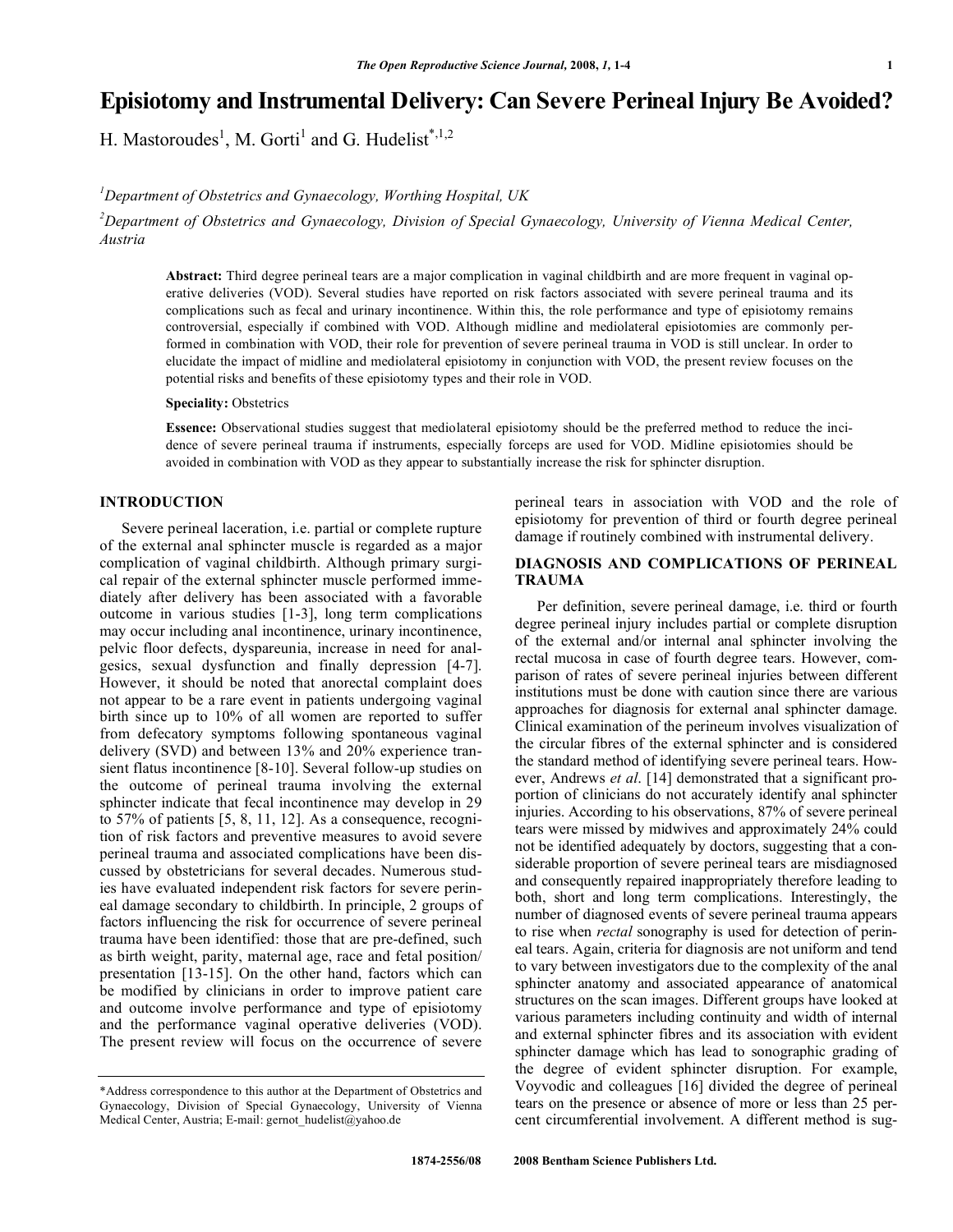gested by Starck *et al*. [17] who implemented a score of 1-16 for minor to major damage of the external sphincter based on the sonographic appearance of muscle fibres. Whether the use routine use of sonography for detection of severe perineal trauma is truly superior to clinical diagnosis of sphincter disruption in everyday clinical practice is a subject of constant debate. Within this, Faltin *et al*. [18] aimed to diagnose anal sphincter injury post partum with both methods in order to determine clinical implications such as future faecal incontinence in a randomised control trial involving 752 primiparous women. Clinically undetected tears of the anal sphincter were diagnosed by *rectal sonography* in 42 of 150 women (28%) investigated and would have to be performed routinely in 29 women to prevent 1 case of severe faecal incontinence.

#### **EPISIOTOMY - A RISK FACTOR FOR SEVERE PER-INEAL TRAUMA?**

 Over decades, episiotomies have routinely been performed to prevent severe perineal damage. However, in the light of recent studies and reviews on the preventive role of episiotomy for avoidance of perineal trauma in vaginal childbirth, its preventative role is highly questionable and is in some countries rather based on tradition than on good evidence. Until to date, the type and use of episiotomy for avoidance of perineal trauma in spontaneous vaginal childbirth remains controversial. Within this, Angioli *et al*. [6] reviewed a total of 50210 vaginal deliveries concluding that the episiotomy procedure per se, regardless of the type of episiotomy used, represents an independent risk factor for sphincter disruption. Bek *et al*. [19], Bodner *et al*. [20] and Bodner-Adler and colleagues [21] also found an increased risk of anal sphincter tear when mediolateral episiotomy was used. By contrast, Poen *et al*. [22], Shiono *et al*. [23] and de Leeuw *et al*. [2] showed that mediolateral episiotomy was protective against anal sphincter damage and fecal incontinence after vaginal delivery, whereas Hendriksen and coworkers [24] and Buekens *et al*. [25] found no association between mediolateral episiotomy and lesions of the anal sphincter.

 Vaginal operative delivery, i.e. the use of forceps or vacuum extraction (VE) to facilitate and assist vaginal childbirth is regarded an independent risk factor for severe perineal trauma  $[6, 14, 21, 26]$ . As a consequence, the use of these instruments is often combined with episiotomy in order to avoid sphincter damage by reducing tension on the perineum and guiding the localization and direction of the perineal and/or vaginal laceration. However, delivery details such as the type of instrument used for assisted vaginal delivery and/or the use and type of episiotomy greatly varies between European and American clinics and therefore have to be taken into account when discussing the subject. In general, American obstetricians tend to advocate forceps over vacuum extractors and prefer midline episiotomy over mediolateral episiotomy. In contrast, the instrument of choice in most European countries is the vacuum extractor and mediolateral episiotomies are more widespread.

#### **MIDLINE EPISIOTOMY AND VAGINAL ASSISTED DELIVERIES**

 Midline episiotomy involves a vertical incision in the direction of the anal sphincter. Although midline episiotomies have been reported to confer the advantage of minor

blood loss, good tendency to heal associated with favourable outcome regarding sexual function and cosmetic appearance [7], it has been associated with a higher risk for severe perineal damage compared to mediolateral episiotomy in SVD [6, 21, 27-30]. This risk appears to be even more pronounced when midline episiotomy is combined with instrumental measures. Although there are various studies on the association of VOD, the use of episiotomy and severe perineal trauma, very few retrospective studies clearly separate the use of midline and mediolateral episiotomies in combination with *VE* or forceps in their subgroup analyses and direct comparisons of episiotomy types and VOD is lacking. Kudish *et al*. [31] recently evaluated the risk of severe perineal lacerations in 33 842 primiparous and multiparous women undergoing either forceps-assisted (n=1703, 5%) and VEassisted vaginal deliveries (n=802, 2.4%) in combination with midline episiotomy. Primiparous and multiparous women with undergoing forceps deliveries in combination with midline episiotomy exhibited a higher risk for severe perineal trauma [41.8%, OR 21.1; (95% CI, 16.7-25.5); 22.2%, OR 77.1; (95% CI, 49.7-104.5)] compared to the use of forceps alone [23.2%, OR 8.6; ( 95%CI, 6.6-10.7), 8.5%, OR 26.3; (95% CI, 18.1-34.5)]. Similarly, primiparous and multiparous patients undergoing *VE* combined with midline episiotomy [34.7%, OR 13.7; (95% CI, 10.1-17.3); 30.3%, OR 123.5; (95% CI, 71.1-175.9)] faced a higher incidence of perineal damage compared to the use of *VE* alone [9.4%, OR 3.1; (95% CI, 1.9-4.3); 0.5%, OR 1.2; (95% CI, 0.1-2.3)]. Ecker *et al*. [32] investigated the association between maternal vaginal and perineal morbidity and episiotomy performed at operative vaginal delivery. Although the authors did not perform a subgroup analysis for mediolateral and midline incisions, they were able to demonstrate that a reduction in the use of episiotomy for operative vaginal deliveries was not associated with a change in the rate of thirddegree lacerations but conferred a decrease in the rate of fourth-degree lacerations. Presuming a widespread use of mediolateral episiotomies at these institutions, the study again suggests that VOD in combination of midline episiotomy is a particularly bad combination for the perineum. Further support is given by data from Nakai and colleagues [33] who retrospectively analyzed 7,946 deliveries were with 135 resulting in severe lacerations (1.7%). Applying multivariate logistic regression analysis, severe lacerations were associated significantly with primiparity (OR 4.36; 95% CI, 2.17- 9.57), oxytocin use (OR 2.19; 95% CI, 1.27-3.73), midline episiotomy (OR, 4.68; 95% CI, 2.09-11.55), forceps-assisted delivery (OR, 7.11; 95% CI, 1.95-20.59), vacuum-assisted delivery (OR, 5.93; 95% CI, 3.38-10.36), leading to the conclusion that midline episiotomy and assisted vaginal delivery, especially forceps-assisted delivery should be avoided especially in primiparous patients.

## **MEDIOLATERAL EPISIOTOMY AND OPERATIVE VAGINAL DELIVERY**

 Mediolateral episiotomy involves an incision starting at the fourchette aiming for an angle midway between the anus and ischial tuberosiy based on the theory that the perineal laceration caused by the mediolateral incision is less likely to extend into the area of the anal sphincter which is supported by observations of Eogan *et al*. [34] suggesting that for approximately every 6 degrees away from the midline an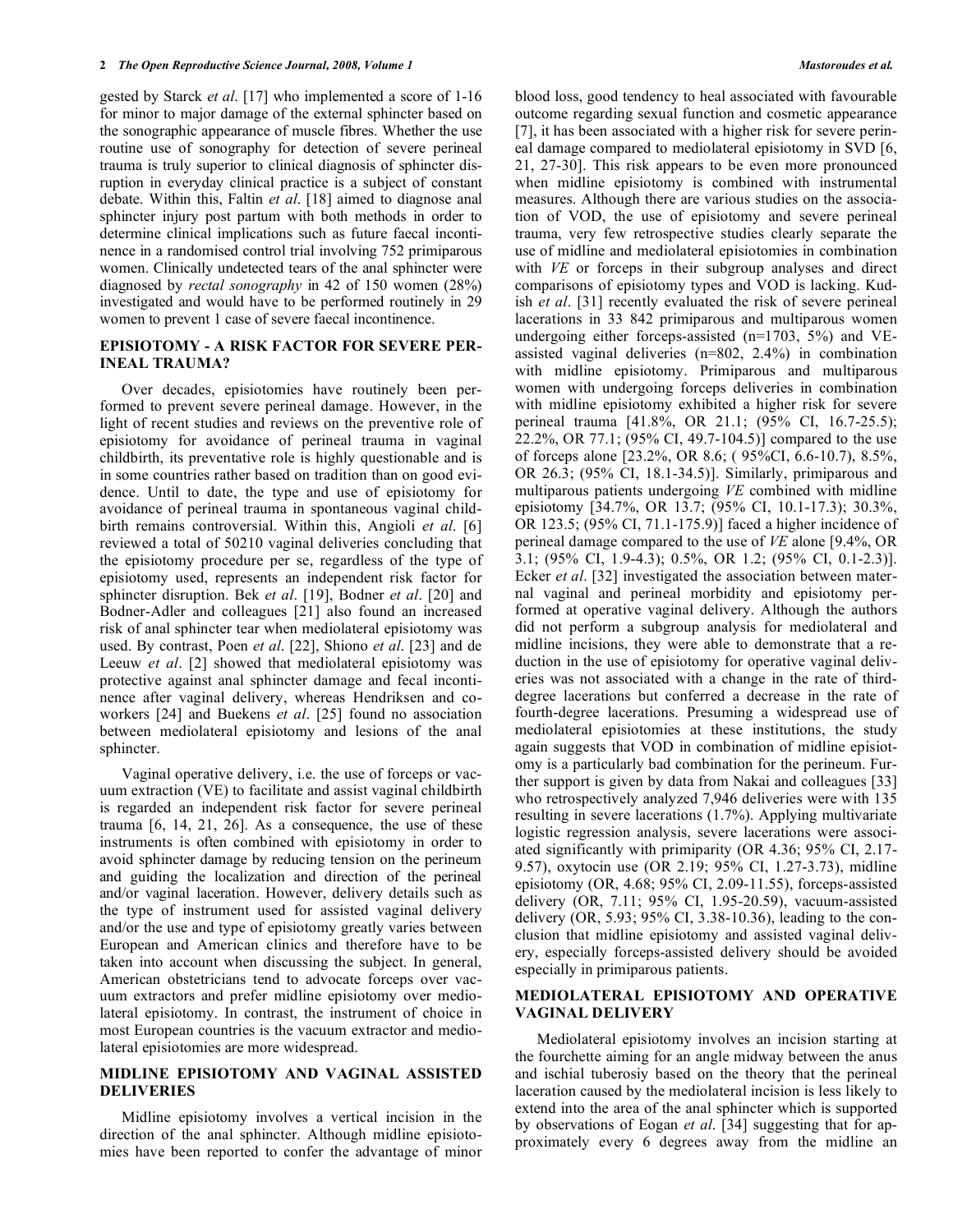episiotomy was cut, the relative risk for developing a third degree tear was reduced by approximately 50% in both, unassisted and VOD. As regards to the published literature, distinctive data on the direct comparison of mediolateral episiotomy and midline in VOD is lacking. However, several lines of evidence indicate that rates of severe perineal trauma occurring with VOD are lower in institutions where exclusively mediolateral episiotomies are performed and combined with the use of instruments. In a retrospective study of 16172 primigravid vaginal deliveries conducted by Gupta *et al*. [35], instrumental delivery by the aid of forceps in an institution where mediolateral episiotomy is the method of choice was not found to be an independent risk factor for sphincter damage with 36 (1.6%) of 2311 forceps deliveries resulting in third degree lacerations. Similarly, Sheiner *et al*. [15] observed a third degree tear rate of only 0.1% in over 98 000 deliveries in a university center where exclusively mediolateral episiotomies are performed. In order to investigate risk factors for severe perineal trauma and to evaluate the impact of the combination of routinely performed mediolateral episiotomy and the exclusive use of forceps in VODs, Hudelist *et al*. [26] clearly identified forceps delivery in routine combination with mediolateral episiotomy and birthweight as an independent risk factors for sustained third and fourth degree tears. However, the overall incidence of severe perineal tears in a study population of 5377 patients was reported 0.9% with only 14 out of 333 (4.2%) patients with forceps deliveries experiencing severe perineal trauma.

#### **CONCLUSIONS**

 Severe perineal trauma is regarded a major complication of vaginal childbirth, especially when instruments such as forceps or *VE* is used to assist vaginal delivery of the infant. Although VOD is rarely used without *previously* incising the perineum, studies clearly addressing the role of midline *vs* mediolateral episiotomies in combination with VOD are surprisingly sparse with direct comparisons of the two methods lacking. Although available data are retrospective and do not provide a 2-armed design, the majority of the observational studies suggest that mediolateral episiotomy should be the preferred method to reduce the incidence of severe perineal trauma if instruments, especially forceps are used for VOD. Midline episiotomies should be avoided in combination with VOD as they appear to substantially increase the risk for sphincter disruption.

#### **REFERENCES**

- [1] Barter RH, Parks J, Tyndal C. Median episiotomies and complete perineal lacerations. Am J Obstet Gynecol 1960; 80: 654-662.
- [2] De Leeuw JW, Vierhout ME, Struijk PC, Hop WC, Wallenburg HC. Anal sphincter damage after vaginal delivery: functional outcome and risk factors for fecal incontinence. Acta Obstet Gynecol Scand 2001; 80(9): 830-834.
- [3] Sieber EH, Kroon JD. Morbidity in the third-degree laceration. Obstet Gynecol 1962; 19: 677-680.
- [4] Carley ME, Carley JM, Vasdev G, *et al.* Factors that are associated with clinically overt postpartum urinary retention after vaginal delivery. Am J Obstet Gynecol 2002; 187(2): 430-433.
- [5] Combs CA, Robertson PA, Laros RK Jr. Risk factors for thirddegree and fourth-degree perineal lacerations in forceps and vacuum deliveries. Am J Obstet Gynecol 1990; 163(1 Pt 1): 100-104.
- [6] Angioli R, Gomez-Marin O, Cantuaria G, O'Sullivan M J. Severe perineal lacerations during vaginal delivery: the University of Miami experience. Am J Obstet Gynecol 2000; 182(5): 1083-1085.
- [7] Fenner DE, Genberg B, Brahma P, Marek L, DeLancey JO. Fecal and urinary incontinence after vaginal delivery with anal sphincter

disruption in an obstetrics unit in the United States. Am J Obstet Gynecol 2003; 189(6): 1543-1549; discussion 1549-1550.

- [8] Sultan AH, Kamm MA, Hudson CN, Bartram CI. Third degree obstetric anal sphincter tears: risk factors and outcome of primary repair. Bmj 1994; 308(6933): 887-891.
- [9] Signorello LB, Harlow BL, Chekos AK, Repke JT. Midline episiotomy and anal incontinence: retrospective cohort study. Bmj 2000; 320(7227): 86-90.
- [10] Chaliha C, Sultan AH, Bland JM, Monga AK, Stanton SL. Anal function: effect of pregnancy and delivery. Am J Obstet Gynecol 2001; 185(2): 427-432.
- [11] Haadem K, Dahlstrom JA, Lingman G. Anal sphincter function after delivery: a prospective study in women with sphincter rupture and controls. Eur J Obstet Gynecol Reprod Biol 1990; 35(1): 7-13.
- [12] Nygaard IE, Rao SS, Dawson JD. Anal incontinence after anal sphincter disruption: a 30-year retrospective cohort study. Obstet Gynecol 1997; 89(6): 896-901.
- [13] Aukee P, Sundstrom H, Kairaluoma MV. The role of mediolateral episiotomy during labour: analysis of risk factors for obstetric anal sphincter tears. Acta Obstet Gynecol Scand 2006; 85(7): 856-860.
- [14] Andrews V, Sultan AH, Thakar R, Jones PW. Risk factors for obstetric anal sphincter injury: a prospective study. Birth 2006; 33(2): 117-122.
- [15] Sheiner E, Levy A, Walfisch A, Hallak M, Mazor M. Third degree perineal tears in a university medical center where midline episiotomies are not performed. Arch Gynecol Obstet 2005;  $271(4)$ : 307-310.
- [16] Voyvodic FRN, Skinner S, Schloithe AC, Saccone GT, Sage MR, Wattchow DA. Endosonographic imaging of anal sphincter injury: does the size of the tear correlate with the degree of dysfunction? Dis Colon Rectum 2003; 46(6): 735-741.
- [17] Starck M BM, Valentin L. Results of endosonographic imaging of theanal sphincter 2-7 days after primary repair of third- or fourthdegree obstetric sphincter tears. Ultrasound Obstet Gynecol 2003;  $22(6)$ : 609-615.
- [18] Faltin DL BM, Floris LA, Irion O. Diagnosis of anal sphincter tears to prevent fecal incontinence: a randomized controlled trial. Obstet Gynecol 2005; 106(1): 6-13.
- [19] Bek KM, Laurberg S. Risks of anal incontinence from subsequent vaginal delivery after a complete obstetric anal sphincter tear. Br J Obstet Gynaecol 1992; 99(9): 724-726.
- [20] Bodner K, Bodner-Adler B, Wagenbichler P, *et al.* Perineal lacerations during spontaneous vaginal delivery. Wien Klin Wochenschr 2001; 113(19): 743-746.
- [21] Bodner-Adler B, Bodner K, Kaider A, et al. Risk factors for thirddegree perineal tears in vaginal delivery, with an analysis of episiotomy types. J Reprod Med 2001; 46(8): 752-756.
- [22] Poen AC, Felt-Bersma RJ, Dekker GA, Deville W, Cuesta MA, Meuwissen SG. Third degree obstetric perineal tears: risk factors and the preventive role of mediolateral episiotomy. Br J Obstet Gynaecol 1997; 104(5): 563-566.
- [23] Shiono P, Klebanoff MA, Carey JC. Midline episiotomies: more harm than good? Obstet Gynecol 1990; 75(5): 765-770.
- [24] Henriksen TB, Bek KM, Hedegaard M, Secher NJ. Episiotomy and perineal lesions in spontaneous vaginal deliveries. Br J Obstet Gynaecol 1992; 99(12): 950-954.
- [25] Buekens P, Lagasse R, Dramaix M, Wollast E. Episiotomy and third-degree tears. Br J Obstet Gynaecol 1985; 92(8): 820-823.
- [26] Hudelist G, Gelle'n J, Singer C, *et al.* Factors predicting severe perineal trauma during childbirth: role of forceps delivery routinely combined with mediolateral episiotomy. Am J Obstet Gynecol 2005; 192(3): 875-881.
- [27] Baumann P, Hammoud AO, McNeeley SG, Derose E, Kudish B, Hendrix S. Factors associated with anal sphincter laceration in 40,923 primiparous women. Int Urogynecol J Pelvic Floor Dysfunct 2007.
- [28] Benifla JL, Abramowitz L, Sobhani I, *et al.* [Postpartum sphincter rupture and anal incontinence: prospective study with 259 patients]. Gynecol Obstet Fertil 2000; 28(1): 15-22.
- [29] Jander C, Lyrenas S. Third and fourth degree perineal tears. Predictor factors in a referral hospital. Acta Obstet Gynecol Scand 2001; 80(3): 229-234.
- [30] Klein MC, Gauthier RJ, Robbins JM, et al. Relationship of episiotomy to perineal trauma and morbidity, sexual dysfunction, and pelvic floor relaxation. Am J Obstet Gynecol 1994; 171(3): 591-598.